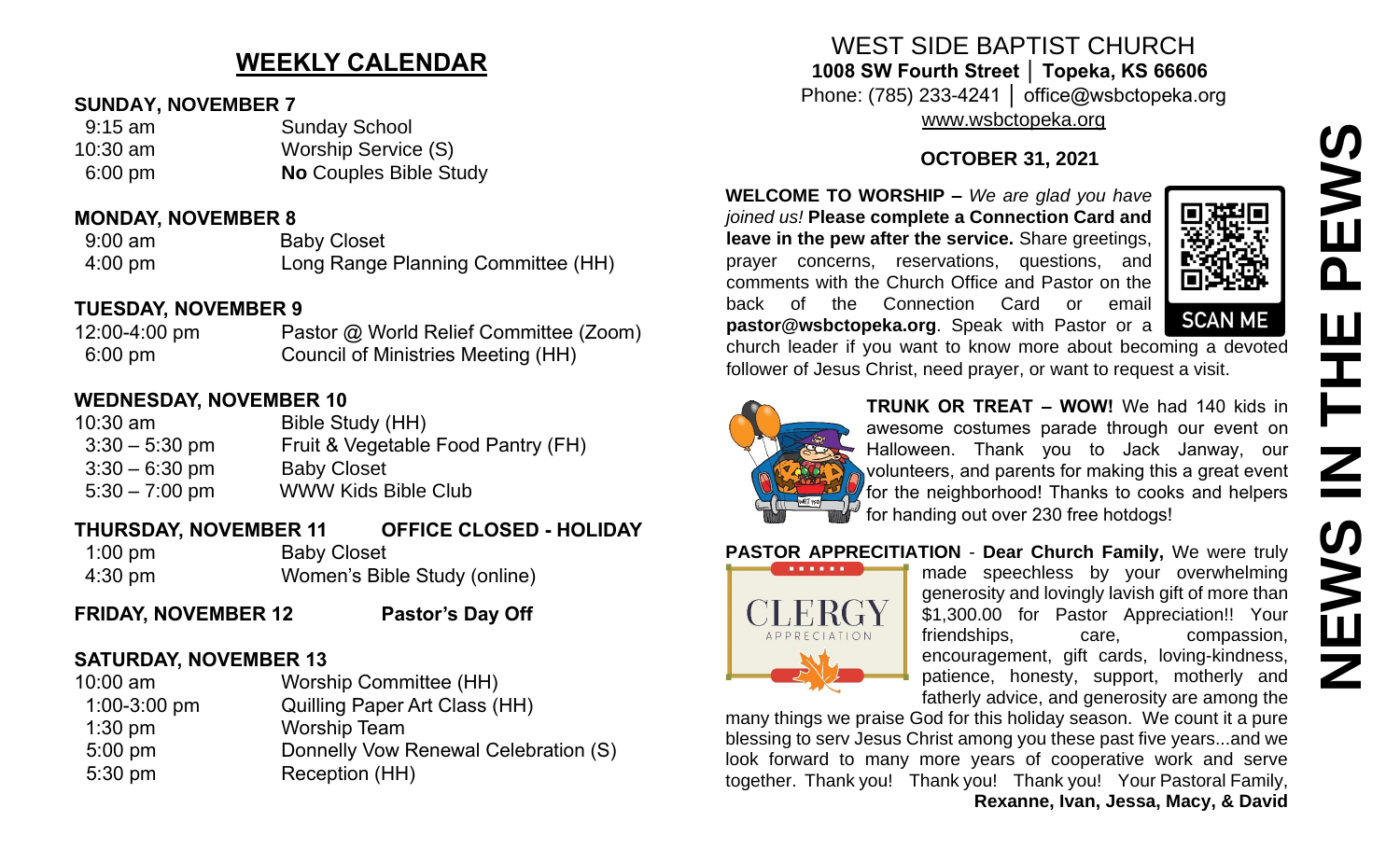**BIBLE STUDIES & SMALL GROUPS – Do you want to learn** more about the great Story of the Bible? Do you make to make friends with Jesus and other believers like you? **Scan the QR code** or visit the church website at **www.wsbctopeka.org** to join a Bible study at West Side Baptist Church. Classes are taught by gifted leaders and teachers for adults, beginners, and women.



#### **BABY CLOSET CARE PACKAGES -** The volunteers in the

Baby Closet are busy putting out the winter clothing for the children and packing away summer clothes. It is time to prepare for the **personal care Christmas bag** given out to Baby Closet families in December. We are asking for donations from our church to help fill these bags. These bags are filled with personal care items such as **shampoo, toothbrushes and toothpaste, lotion, body wash, razors, Band-Aids, and miscellaneous items.** There will be a Christmas box in the sanctuary during November for donations. Thanks to all for your support of the Baby Closet.

**DONNELLY VOW RENEWAL CEREMONY -** Carla & Thomas Donnelly would like your presence on **Saturday, November 13, 2021, at 5:00 pm** for the renewing of their wedding vows. The ceremony will be at the West Side Baptist Church, 1008 SW 4th St. Please let us know if you will be attending so we can have plenty of sub-sandwich makings afterward in Holmer Hall. No presents, please. Just your love and support. Thank you! Make a reservation on your CONNECTION CARD or online.

**NURSERY CARE –** We thank God for every parent and child! Free nursery care with trained staff is available downstairs, as well as a child changing station. Follow the signs or ask an Usher to guide you to the Nursery.

**STEWARDSHIP CELEBRATION LUNCHEON -** Come Celebrate with your Church family on **Stewardship Sunday, November 21, at 12:00 noon** our commitments to the Lord for the New Year during **a free, catered (no potluck) Celebration Luncheon**. Simply make a reservation for the number of children and adults who will join us for the



celebration luncheon, and if you will want your food To Go. Our goal is to have everyone join us for the Celebration Luncheon where we will celebrate God's gifts to and for us, and our gifts to God. If you have any questions about the luncheon, please talk to Ivan or call the Church Office.

**READ THE WITNESS CHURCH NEWSLETTER** for NOVEMBER 2021. There is a lot of great information in THE WITNESS. Print copies available for free. The Witness newsletter was published monthly on the last Sunday of the month.

**QUILLING PAPER ART CRAFT CLASS -** Learn the art of paper Quilling, or expand your skills, at a friendly **six-week workshop beginning Saturday, November 13, 2021, from 1:00 pm to 3:00 pm at West Side Baptist Church**, 1008 SW. 4th St., Topeka, Kansas 66606. Deborah Edwards, a skilled quilling instructor, will teach basic skills for the holiday season for beginners and advanced students. Class size is limited, so register online or contact the Church Office at (785)233-4241 to register and for more details. Cost \$10.00 for basic materials and supplies. Sign up online at [https://www.signupgenius.com/go/5080e49afa82eaaf94-quilling.](https://www.signupgenius.com/go/5080e49afa82eaaf94-quilling)

**WWW KIDS' BIBLE CLUB –** Bring Your Kids to **WWW Kids' Bible Club** from 5:30 pm for a free supper. Classes for children and youth start at 6:00 pm to 7:00pm. Activities include a free supper, creative Bible stories, fun games, easy-to-learn songs, and the Bible Buck store. Call if you need a ride – (785) 233-4241.





THANK YOU to our MEN & WOMEN who have and are serving the nation in uniform.

## We are grateful for your sacrifice and service

Celebrate Veterans Day on Thursday, November 11, 2021.